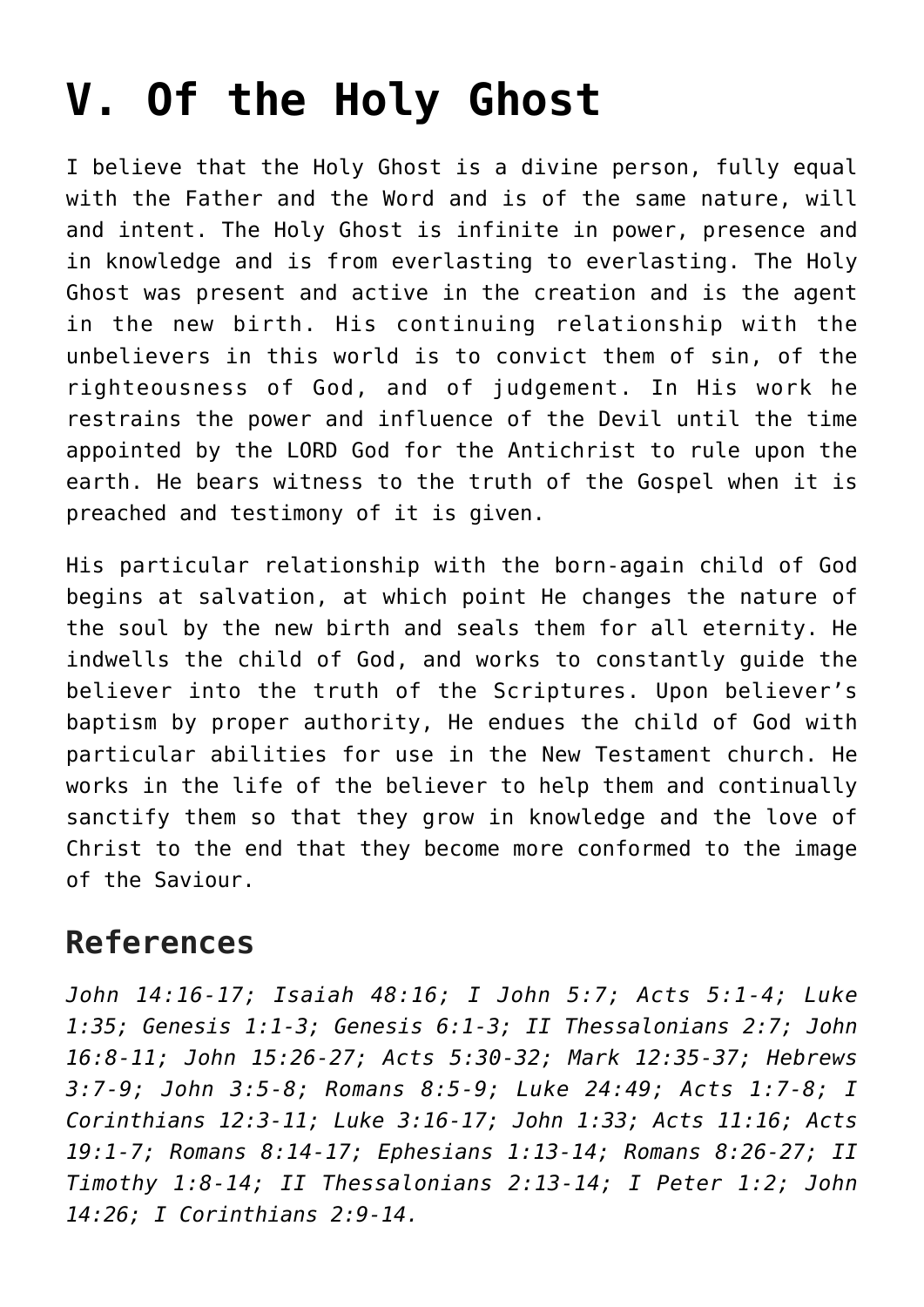## **Scriptures:**

And I will pray the Father, and he shall give you another Comforter, that he may abide with you for ever; *Even* the Spirit of truth; whom the world cannot receive, because it seeth him not, neither knoweth him: but ye know him; for he dwelleth with you, and shall be in you. *(John 14:16-17)* Come ye near unto me, hear ye this; I have not spoken in secret from the beginning; from the time that it was, there *am* I: and now the Lord GOD, and his Spirit, hath sent me. *(Isaiah 48:16)*

For there are three that bear record in heaven, the Father, the Word, and the Holy Ghost: and these three are one. *(I John 5:7)*

But a certain man named Ananias, with Sapphira his wife, sold a possession, And kept back *part* of the price, his wife also being privy *to it*, and brought a certain part, and laid *it* at the apostles' feet. But Peter said, Ananias, why hath Satan filled thine heart to lie to the Holy Ghost, and to keep back *part* of the price of the land? Whiles it remained, was it not thine own? and after it was sold, was it not in thine own power? why hast thou conceived this thing in thine heart? thou hast not lied unto men, but unto God. *(Acts 5:1-4)*

And the angel answered and said unto her, The Holy Ghost shall come upon thee, and the power of the Highest shall overshadow thee: therefore also that holy thing which shall be born of thee shall be called the Son of God. *(Luke 1:35)*

In the beginning God created the heaven and the earth. And the earth was without form, and void; and darkness was upon the face of the deep. And the Spirit of God moved upon the face of the waters. And God said, Let there be light: and there was light. *(Genesis 1:1-3)*

And it came to pass, when men began to multiply on the face of the earth, and daughters were born unto them, That the sons of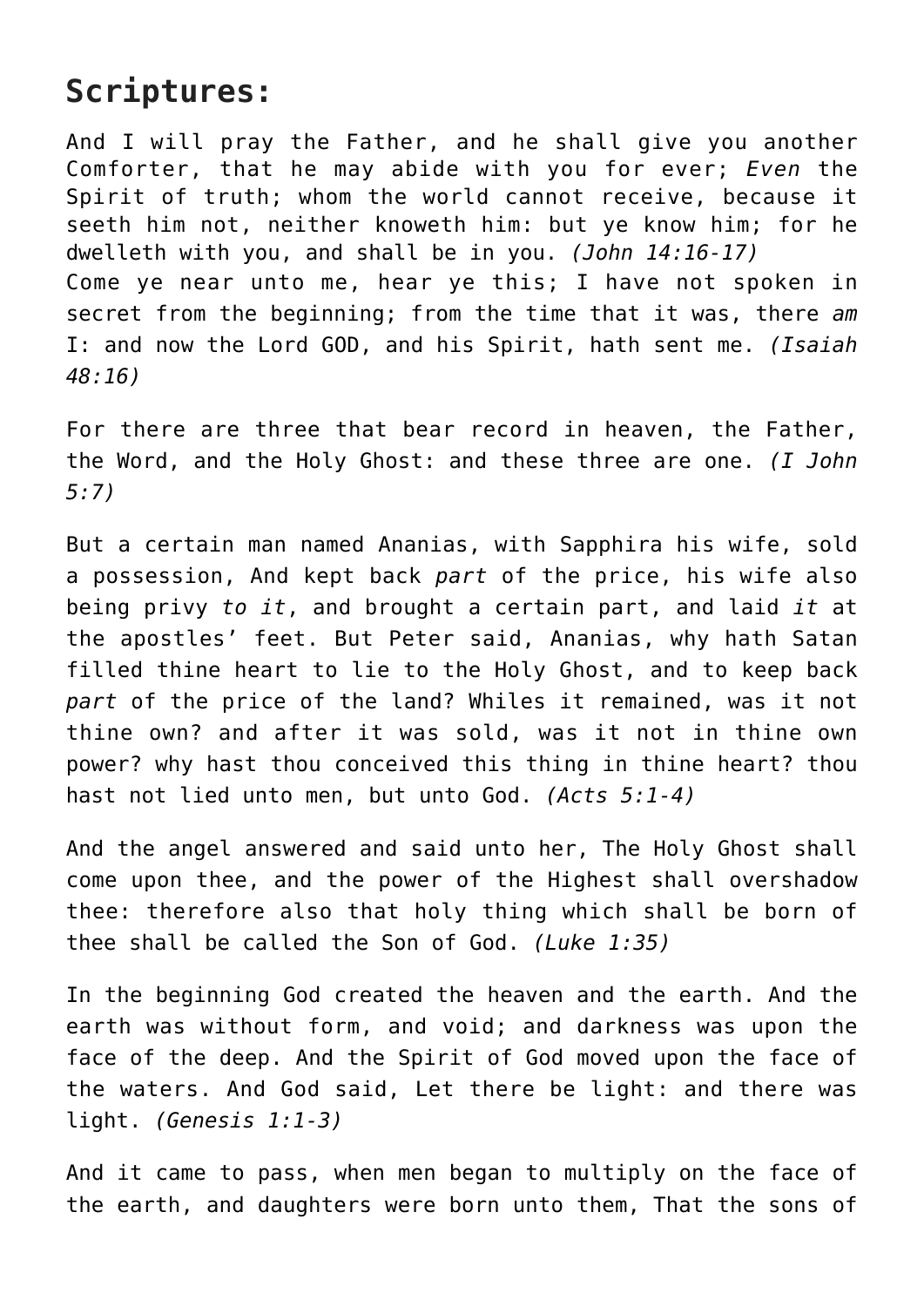God saw the daughters of men that they *were* fair; and they took them wives of all which they chose. And the LORD said, My spirit shall not always strive with man, for that he also *is* flesh: yet his days shall be an hundred and twenty years. *(Genesis 6:1-3)*

For the mystery of iniquity doth already work: only he who now letteth will let, until he be taken out of the way. *(II Thessalonians 2:7)*

And when he is come, he will reprove the world of sin, and of righteousness, and of judgment: Of sin, because they believe not on me; Of righteousness, because I go to my Father, and ye see me no more: Of judgment, because the prince of this world is judged. *(John 16:8-11)*

But when the Comforter is come, whom I will send unto you from the Father, even the Spirit of truth, which proceedeth from the Father, he shall testify of me: And ye also shall bear witness, because ye have been with me from the beginning. *(John 15:26-27)*

The God of our fathers raised up Jesus, whom ye slew and hanged on a tree. Him hath God exalted with his right hand to be a Prince and a Saviour, for to give repentance to Israel, and forgiveness of sins. And we are his witnesses of these things; and so is also the Holy Ghost, whom God hath given to them that obey him. *(Acts 5:30-32)*

And Jesus answered and said, while he taught in the temple, How say the scribes that Christ is the Son of David? For David himself said by the Holy Ghost, The LORD said to my Lord, Sit thou on my right hand, till I make thine enemies thy footstool. David therefore himself calleth him Lord; and whence is he *then* his son? *(Mark 12:35-37)*

Wherefore (as the Holy Ghost saith, To day if ye will hear his voice, Harden not your hearts, as in the provocation, in the day of temptation in the wilderness: When your fathers tempted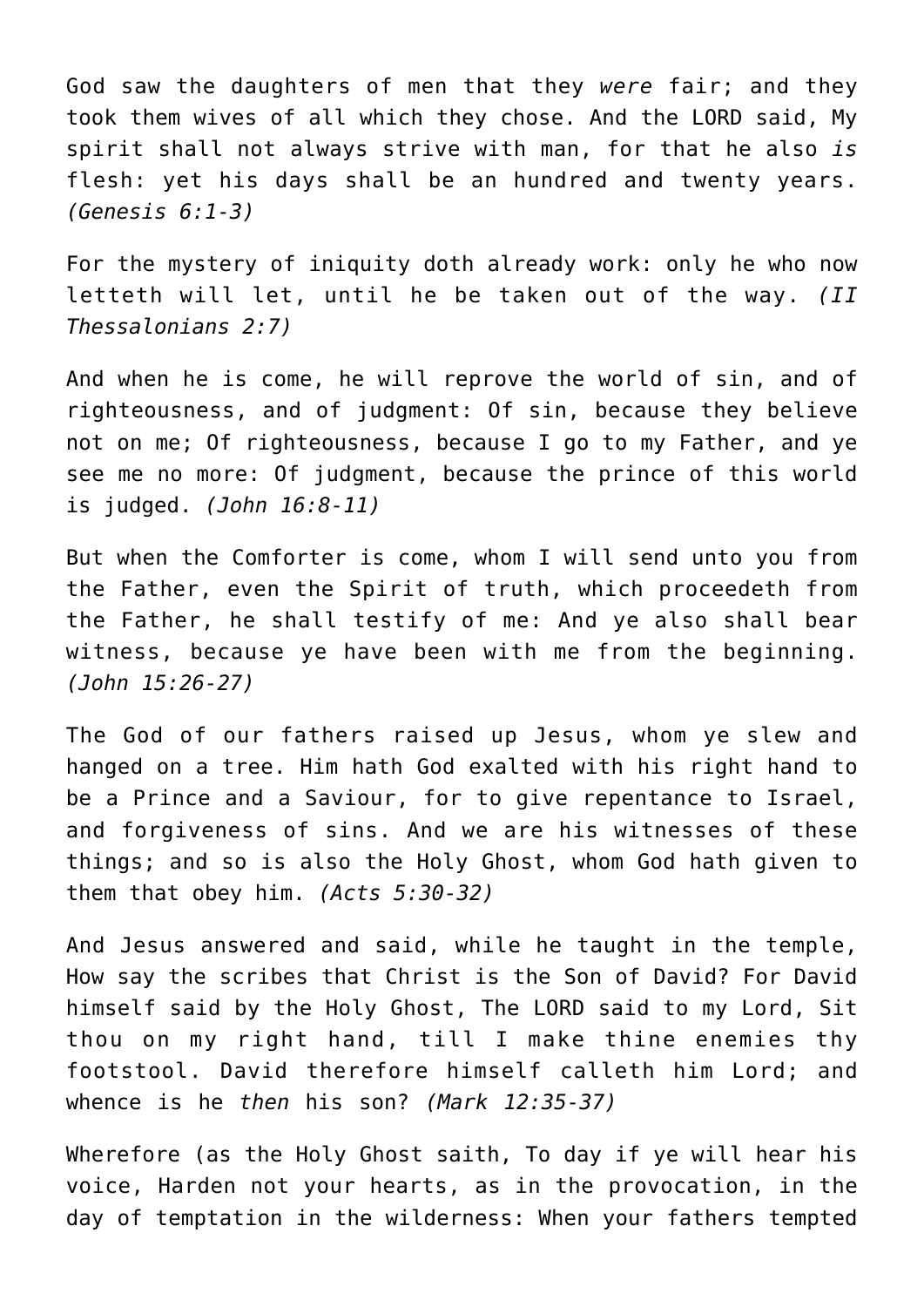me, proved me, and saw my works forty years. *(Hebrews 3:7-9)*

Jesus answered, Verily, verily, I say unto thee, Except a man be born of water and of the Spirit, he cannot enter into the kingdom of God. That which is born of the flesh is flesh; and that which is born of the Spirit is spirit. Marvel not that I said unto thee, Ye must be born again. The wind bloweth where it listeth, and thou hearest the sound thereof, but canst not tell whence it cometh, and whither it goeth: so is every one that is born of the Spirit. *(John 3:5-8)*

For they that are after the flesh do mind the things of the flesh; but they that are after the Spirit the things of the Spirit. For to be carnally minded *is* death; but to be spiritually minded *is* life and peace. Because the carnal mind *is* enmity against God: for it is not subject to the law of God, neither indeed can be. So then they that are in the flesh cannot please God. But ye are not in the flesh, but in the Spirit, if so be that the Spirit of God dwell in you. Now if any man have not the Spirit of Christ, he is none of his. *(Romans 8:5-9)*

And, behold, I send the promise of my Father upon you: but tarry ye in the city of Jerusalem, until ye be endued with power from on high. *(Luke 24:49)*

And he said unto them, It is not for you to know the times or the seasons, which the Father hath put in his own power. But ye shall receive power, after that the Holy Ghost is come upon you: and ye shall be witnesses unto me both in Jerusalem, and in all Judaea, and in Samaria, and unto the uttermost part of the earth. *(Acts 1:7-8)*

Wherefore I give you to understand, that no man speaking by the Spirit of God calleth Jesus accursed: and *that* no man can say that Jesus is the Lord, but by the Holy Ghost. Now there are diversities of gifts, but the same Spirit. And there are differences of administrations, but the same Lord. And there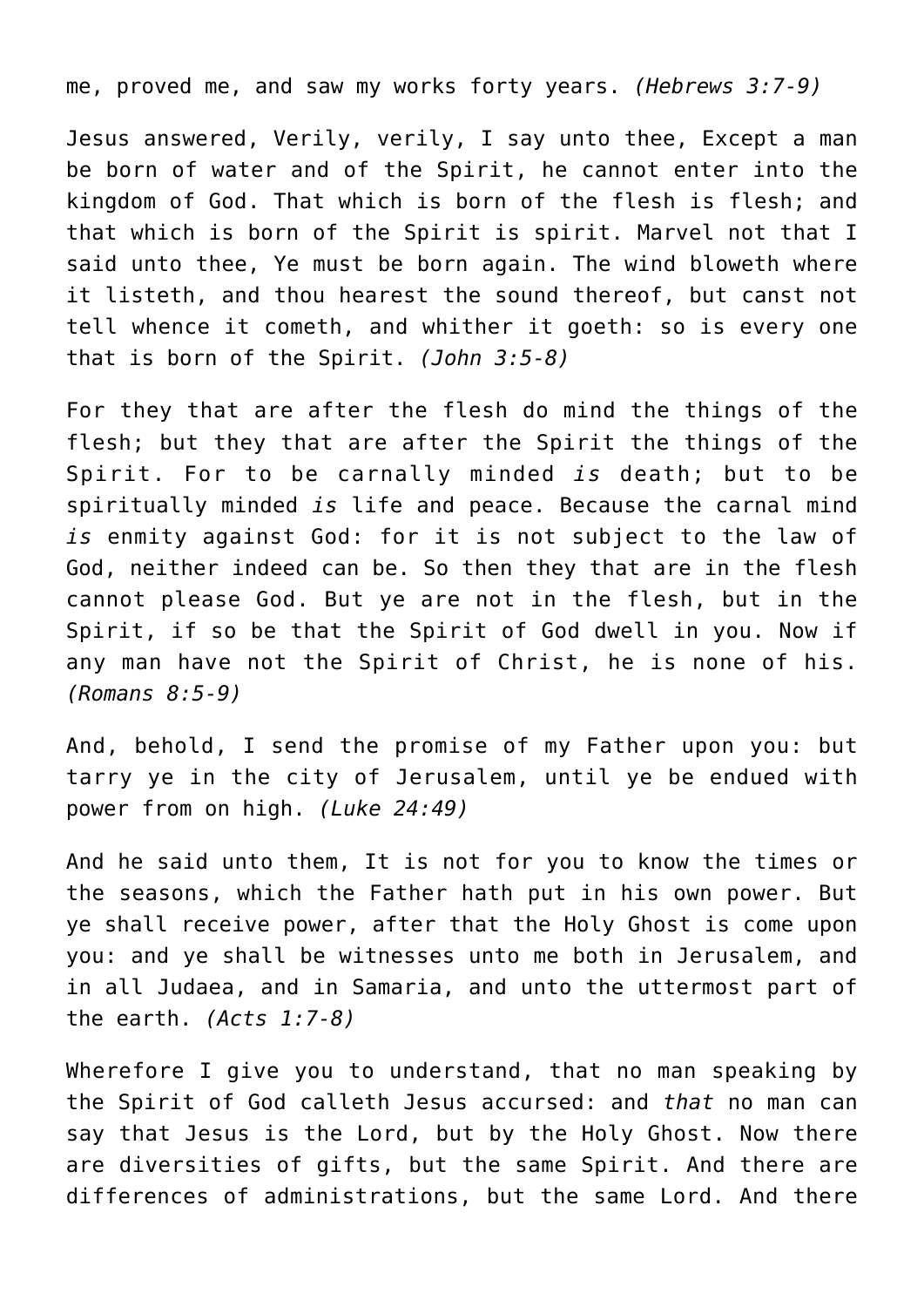are diversities of operations, but it is the same God which worketh all in all. But the manifestation of the Spirit is given to every man to profit withal. For to one is given by the Spirit the word of wisdom; to another the word of knowledge by the same Spirit; To another faith by the same Spirit; to another the gifts of healing by the same Spirit; To another the working of miracles; to another prophecy; to another discerning of spirits; to another *divers* kinds of tongues; to another the interpretation of tongues: But all these worketh that one and the selfsame Spirit, dividing to every man severally as he will. *(I Corinthians 12:3-11)*

John answered, saying unto them all, I indeed baptize you with water; but one mightier than I cometh, the latchet of whose shoes I am not worthy to unloose: he shall baptize you with the Holy Ghost and with fire: Whose fan *is* in his hand, and he will throughly purge his floor, and will gather the wheat into his garner; but the chaff he will burn with fire unquenchable. *(Luke 3:16-17)*

And I knew him not: but he that sent me to baptize with water, the same said unto me, Upon whom thou shalt see the Spirit descending, and remaining on him, the same is he which baptizeth with the Holy Ghost. *(John 1:33)*

Then remembered I the word of the Lord, how that he said, John indeed baptized with water; but ye shall be baptized with the Holy Ghost. *(Acts 11:16)*

And it came to pass, that, while Apollos was at Corinth, Paul having passed through the upper coasts came to Ephesus: and finding certain disciples, He said unto them, Have ye received the Holy Ghost since ye believed? And they said unto him, We have not so much as heard whether there be any Holy Ghost. And he said unto them, Unto what then were ye baptized? And they said, Unto John's baptism. Then said Paul, John verily baptized with the baptism of repentance, saying unto the people, that they should believe on him which should come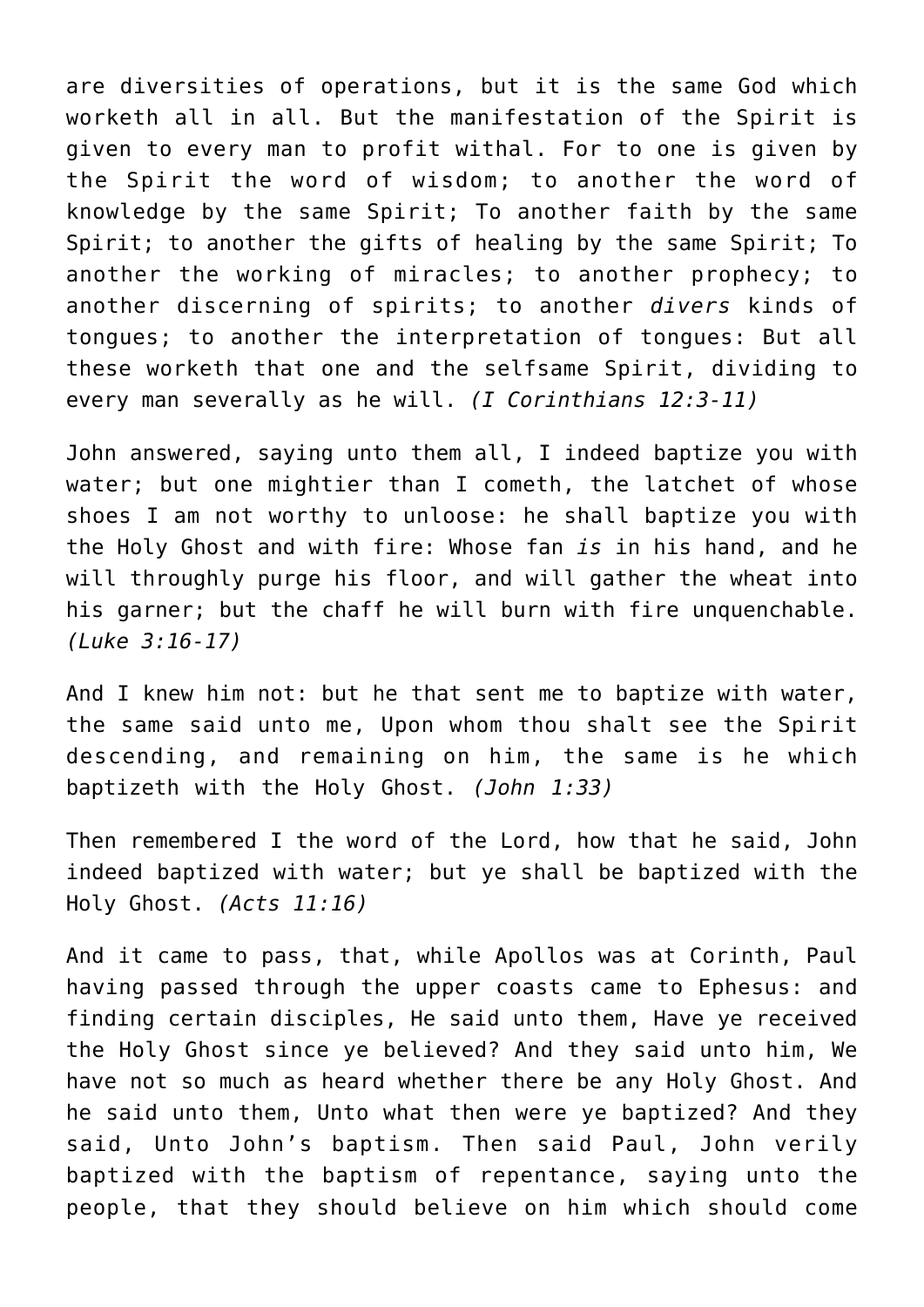after him, that is, on Christ Jesus. When they heard *this*, they were baptized in the name of the Lord Jesus. And when Paul had laid *his* hands upon them, the Holy Ghost came on them; and they spake with tongues, and prophesied. And all the men were about twelve. *(Acts 19:1-7)*

For as many as are led by the Spirit of God, they are the sons of God. For ye have not received the spirit of bondage again to fear; but ye have received the Spirit of adoption, whereby we cry, Abba, Father. The Spirit itself beareth witness with our spirit, that we are the children of God: And if children, then heirs; heirs of God, and joint-heirs with Christ; if so be that we suffer with *him*, that we may be also glorified together. *(Romans 8:14-17)*

In whom ye also trusted, after that ye heard the word of truth, the gospel of your salvation: in whom also after that ye believed, ye were sealed with that holy Spirit of promise, Which is the earnest of our inheritance until the redemption of the purchased possession, unto the praise of his glory. *(Ephesians 1:13-14)*

Likewise the Spirit also helpeth our infirmities: for we know not what we should pray for as we ought: but the Spirit itself maketh intercession for us with groanings which cannot be uttered. And he that searcheth the hearts knoweth what is the mind of the Spirit, because he maketh intercession for the saints according to the will of God. *(Romans 8:26-27)*

Be not thou therefore ashamed of the testimony of our Lord, nor of me his prisoner: but be thou partaker of the afflictions of the gospel according to the power of God; Who hath saved us, and called *us* with an holy calling, not according to our works, but according to his own purpose and grace, which was given us in Christ Jesus before the world began, But is now made manifest by the appearing of our Saviour Jesus Christ, who hath abolished death, and hath brought life and immortality to light through the gospel: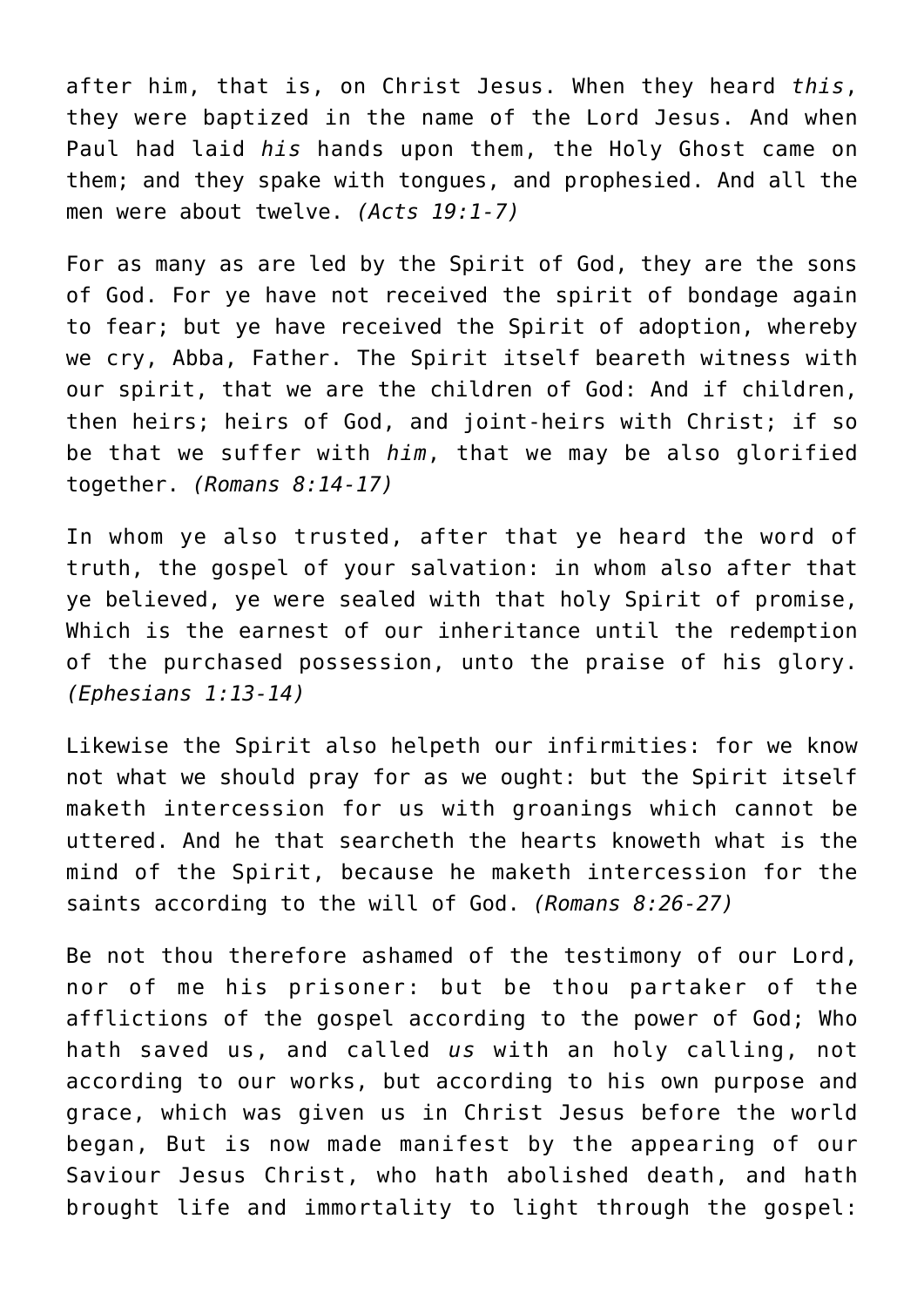Whereunto I am appointed a preacher, and an apostle, and a teacher of the Gentiles. For the which cause I also suffer these things: nevertheless I am not ashamed: for I know whom I have believed, and am persuaded that he is able to keep that which I have committed unto him against that day. Hold fast the form of sound words, which thou hast heard of me, in faith and love which is in Christ Jesus. That good thing which was committed unto thee keep by the Holy Ghost which dwelleth in us. *(II Timothy 1:8-14)*

But we are bound to give thanks alway to God for you, brethren beloved of the Lord, because God hath from the beginning chosen you to salvation through sanctification of the Spirit and belief of the truth: Whereunto he called you by our gospel, to the obtaining of the glory of our Lord Jesus Christ. *(II Thessalonians 2:13-14)*

Elect according to the foreknowledge of God the Father, through sanctification of the Spirit, unto obedience and sprinkling of the blood of Jesus Christ: Grace unto you, and peace, be multiplied. *(I Peter 1:2)*

But the Comforter, which is the Holy Ghost, whom the Father will send in my name, he shall teach you all things, and bring all things to your remembrance, whatsoever I have said unto you. *(John 14:26)*

But as it is written, Eye hath not seen, nor ear heard, neither have entered into the heart of man, the things which God hath prepared for them that love him. But God hath revealed *them* unto us by his Spirit: for the Spirit searcheth all things, yea, the deep things of God. For what man knoweth the things of a man, save the spirit of man which is in him? even so the things of God knoweth no man, but the Spirit of God. Now we have received, not the spirit of the world, but the spirit which is of God; that we might know the things that are freely given to us of God. Which things also we speak, not in the words which man's wisdom teacheth, but which the Holy